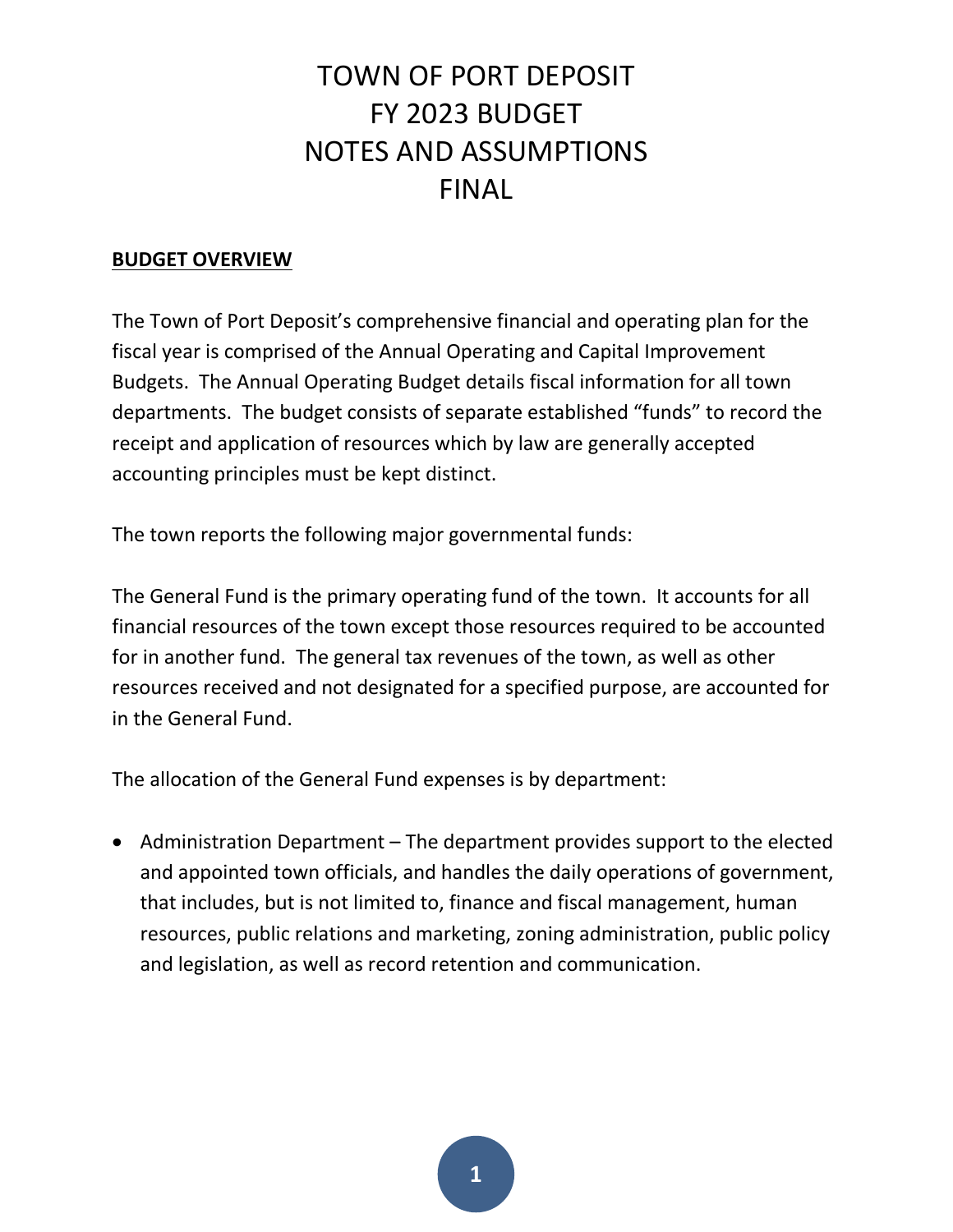- Public Safety Department The department is staffed by a part-time Chief of Police. Responsibilities also include code enforcement. Police protection is performed via a contract with the Cecil County Sheriff's Office. The Fire Department Appropriation for the Water Witch Fire Company appears within the costs of this department.
- Public works Department  $-$  The department provides maintenance for public owned properties and buildings, as well as response during emergency situations. Functions include, but are not limited to snow removal, property upkeep and maintenance, etc.
- Parks and Recreation Department The department is used to track expenditures for the park facilities, which includes, but is not limited to the boat launch.
- Visitors Center The Visitors Center is open April through October although some expenses are incurred year round. Expenses reflect electric, propane, sewer, telephone & internet, office supplies and maintenance.
- Comfort Station The Comfort Station is open April through October. Expenses reflect estimated cost of supplies and maintenance, sewer and winterization.

The Capital Improvement Fund provides appropriation authority for projects of long-term usefulness, size and cost, and/or which require large expenditures of funds and is usually programmed over more than one year, which result in a durable capital asset.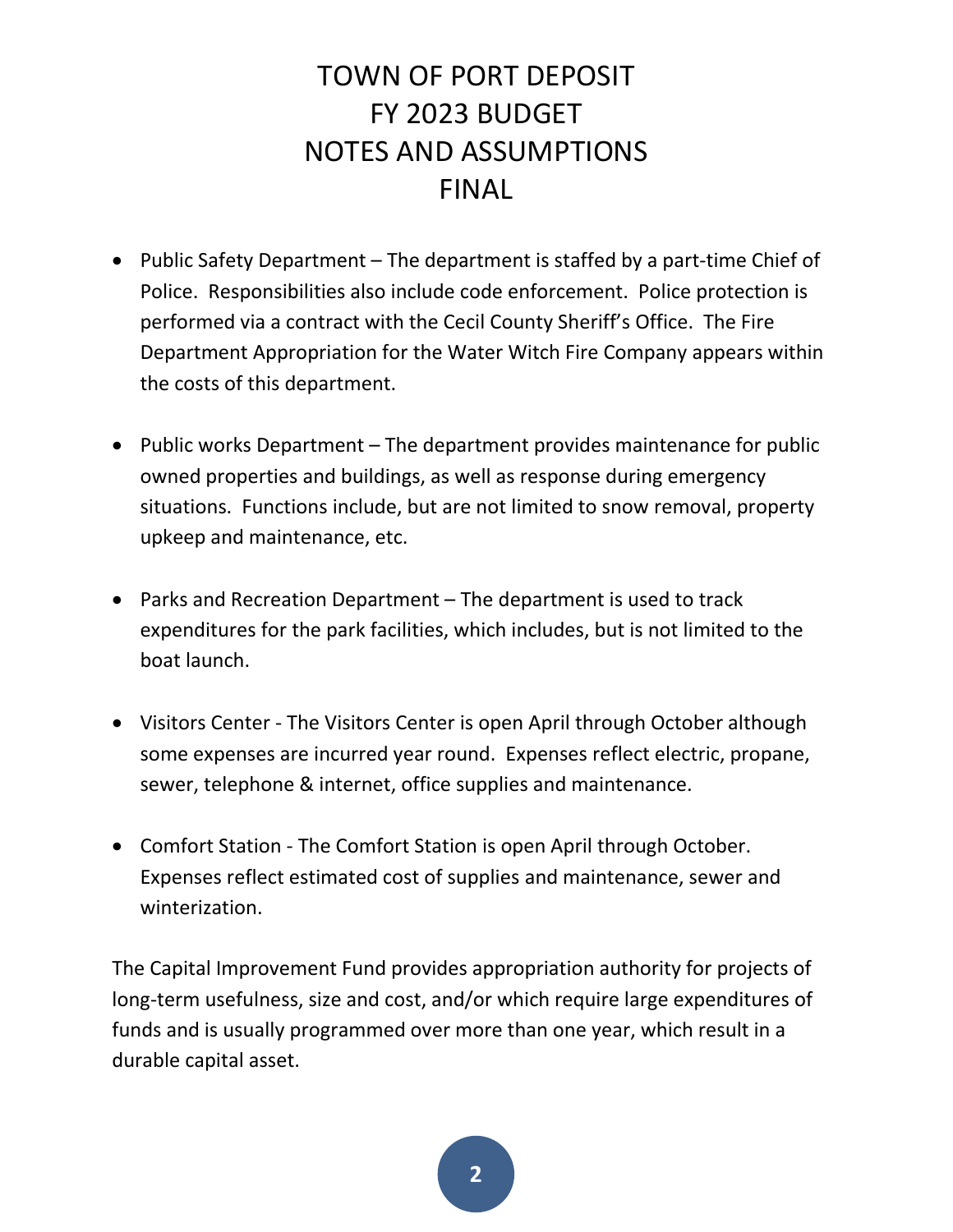#### **REVENUE**

#### **Taxes - Local**

- GL 4000 Utility Taxes reflects the current assessed values of the public utility provided by the State of Maryland Department of Assessments and Taxation. The FY 2023 rate of 2.2% per \$100 is the same as FY 2022. The utilities pertaining to this tax are Artesian Water, Verizon Communications and Delmarva Power.
- GL 4010 Real Property Taxes reflects the July 1, 2022 net assessable real property base as determined by the State of Maryland Department of Assessments and Taxation. The FY 2022 Property Tax rate is .5452 per \$100. The 2022 Constant Yield Rate is .5452 per \$100. The FY 2022 Budgeted Property Tax Rate will be the constant yield rate of .5450 per \$100. Real Property Revenue also includes the assessment to Norfolk Southern Railroad at the property tax rate rather than the utility rate.
- GL 4040 Local Income Tax this revenue represents seventeen percent (17%) of the amount the State of Maryland sends to Cecil County pertaining to The Town of Port Deposit. The FY 2023 Budget is based on the two year average of the revenue realized in Fiscal Years 2020 and 2021.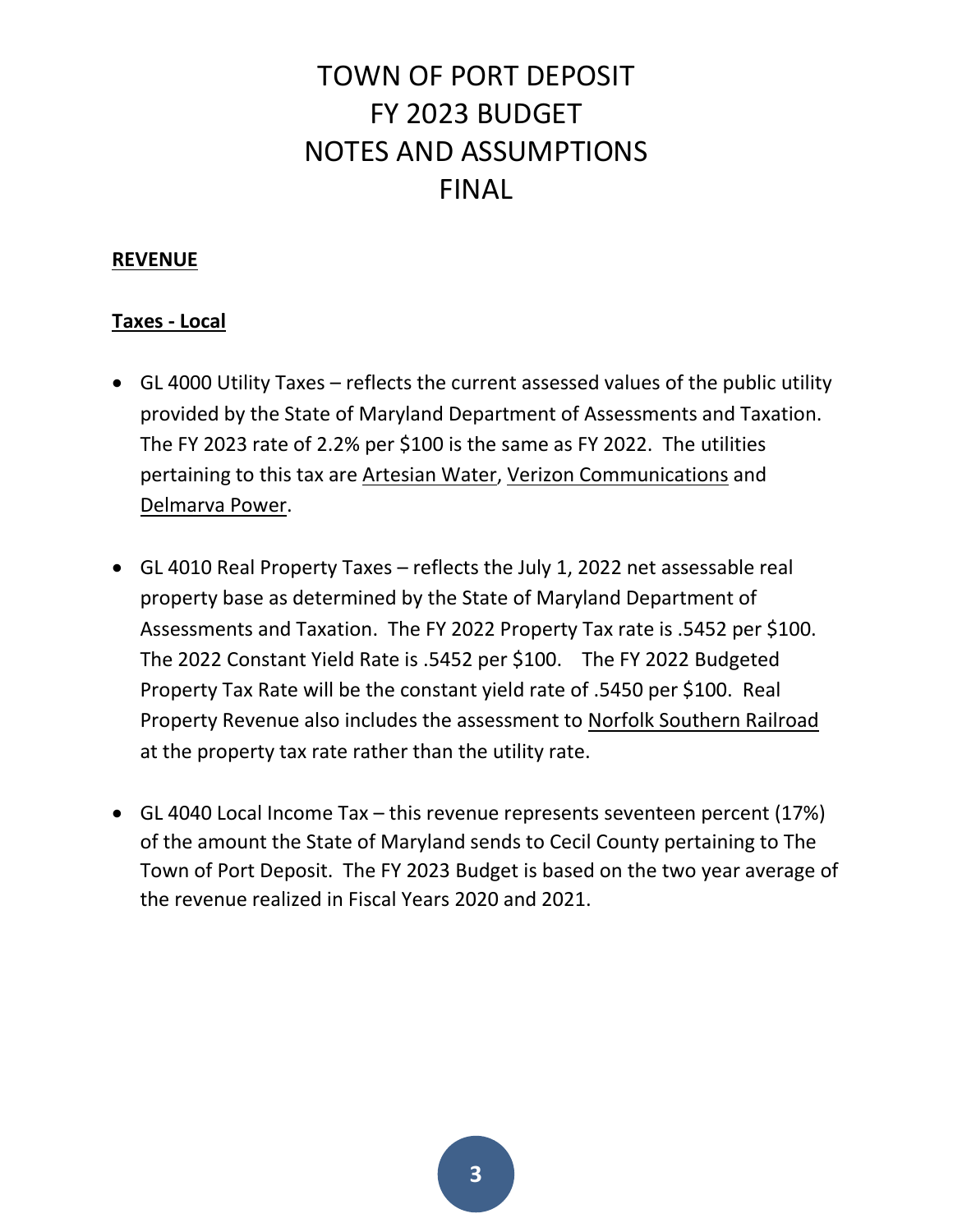### **Intergovernmental – County**

- GL 4050 County Bank Shares Tax
- GL 4110 County Tax Differential Rebate
- GL 4220 County Refuse Rebate The budgeted amounts are based on previously realized revenue. Revenue information will be received from Cecil County prior to the finalization of the FY 2023 Budget.

### **Intergovernmental - State**

- GL 4120 Highway User Revenue (HUR) reflects the revenue identified in a letter received from the Maryland Department of Transportation.
- GL 4400 Grant Revenue-Critical Area (DNR) reflects the same budget amount as FY 2022.
- GL 4404 Grant-Police –GOCCP currently reflects the same budget amount as FY 2022. Will reflect the revenue identified in a forthcoming letter from the Maryland Municipal League as provided by the Governor's Office of Crime Control and Prevention (GOCCP).

### **Intergovernmental – Federal**

 GL 4430 American Rescue Plan Act (ARPA) -- \$15,000 of ARPA funds are being used for the annual Fire Department Appropriation to the Water Witch Fire Department.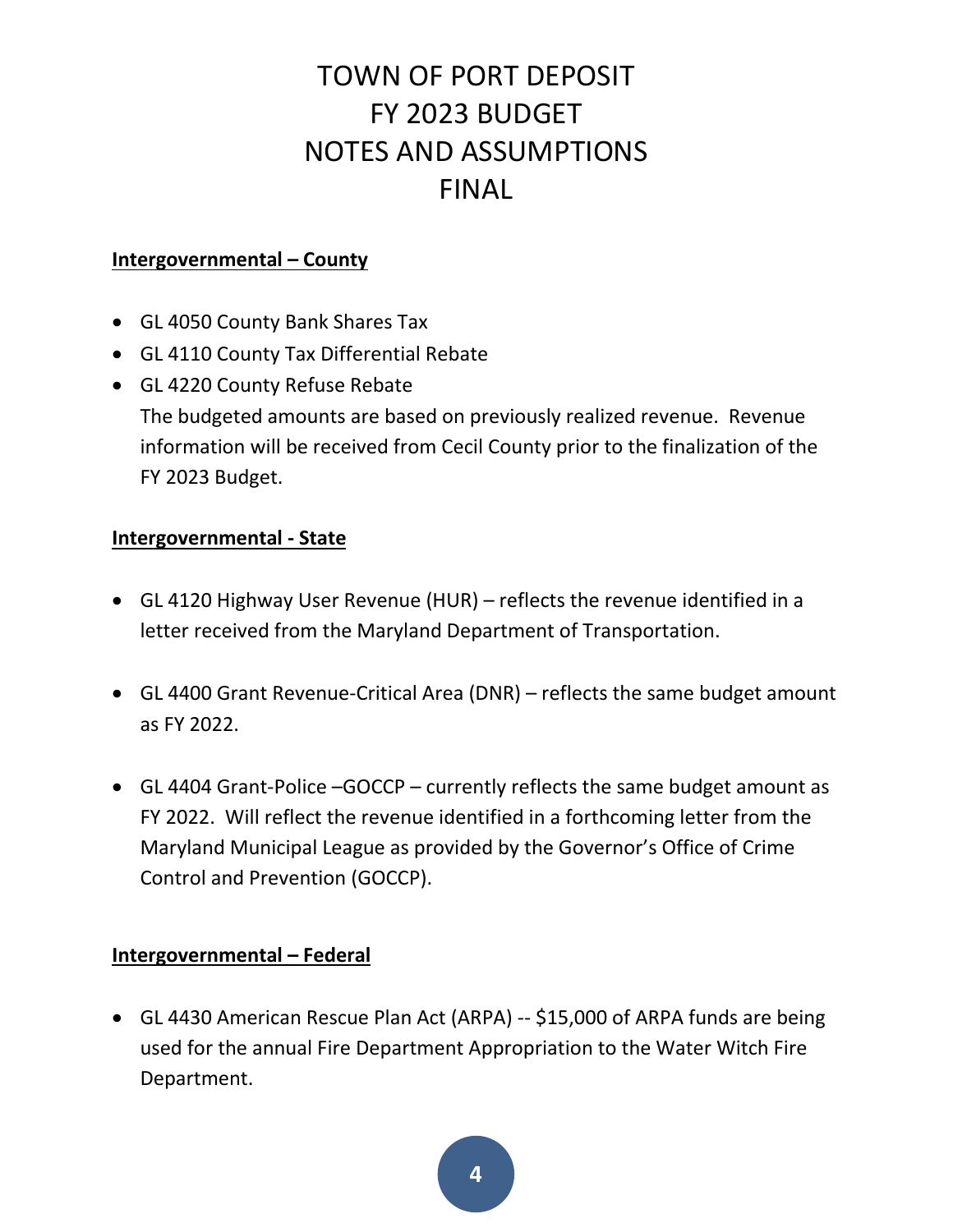### **Permits and Fees**

- GL 4115 Franchise Tax Represents three percent (3%) of Atlantic Broadband cable television revenue in Port Deposit. The budget amount is the annualized amount of the most recent revenue payments received in FY 2022.
- GL 4200 Boat Trailer Permit-Daily the daily fee for all boaters is \$10.00, the same daily fee as FY 2022. The FY 2023 budgeted amount is based on the historical activity.
- GL 4202 Boat Trailer Permit-Yearly the annual fee for all boaters is \$50.00, the same annual fee as FY 2022. The FY 2023 budgeted amount is based on the historical activity.
- GL 4235 Fines and Penalties Represents the revenue generated from citations issued in Marina Park to boaters that violate the annual or daily boat trailer parking pass requirement. The amount per citation is \$50.00.
- GL 4275 Trash Collection-Residential The FY 2023 rate per unit is \$264.39, the same rate as FY 2022.

### **Other**

 GL 4255 Rent on Town Property – reflects office space rent on the second floor of Town Hall for a State House Delegate.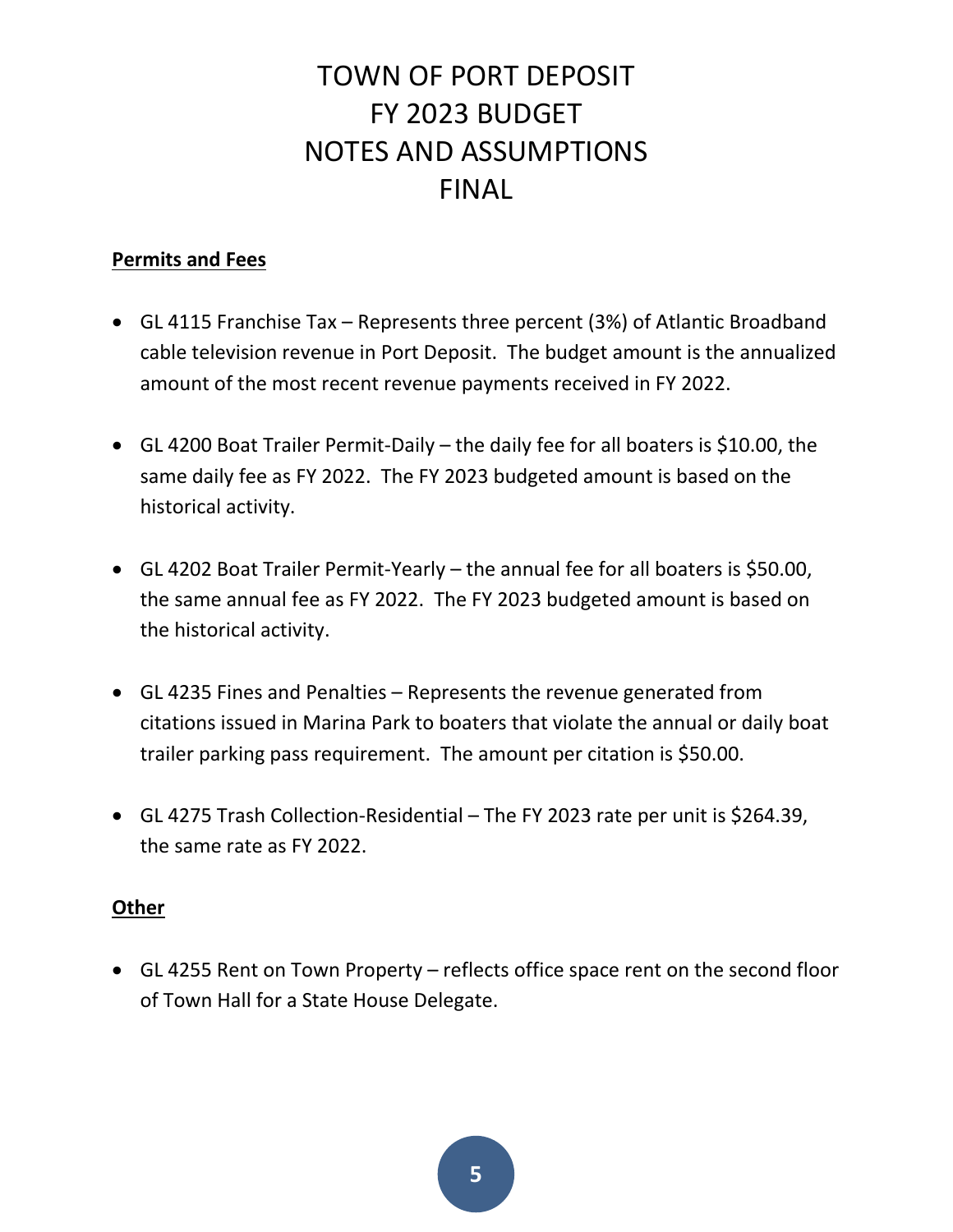### **EXPENSE**

- GL 5000 Salaries and GL 5020 Employer Payroll Tax
	- o Reflects the staffing of the following positions:
		- **Administration** 
			- Town Administrator
			- Treasurer
			- Administrative Assistant
		- **Public Works** 
			- Public Works Supervisor
			- Public Works Staff
		- **Public Safety** 
			- Chief of Police (part-time)
	- o A five percent (5%) salary increase pool is reflected in the FY 2023 Budget.
	- o The total salary and related cost of each one percent (1%) increase is approximately \$2,500.00.
- GL 5030 Workers Compensation based on the staffing positions previously mentioned. The expense is calculated using a clerical rate, a municipal rate and a police rate.
- GL 5050 Health Insurance a rate increase of three and nine tenths percent (3.9%) is reflected. This increase is from specific information provided by the insurance provider. Premium refunds have been realized in prior fiscal years as the result of lower claims experience. A premium refund is reflected in the FY 2023 budgeted amount.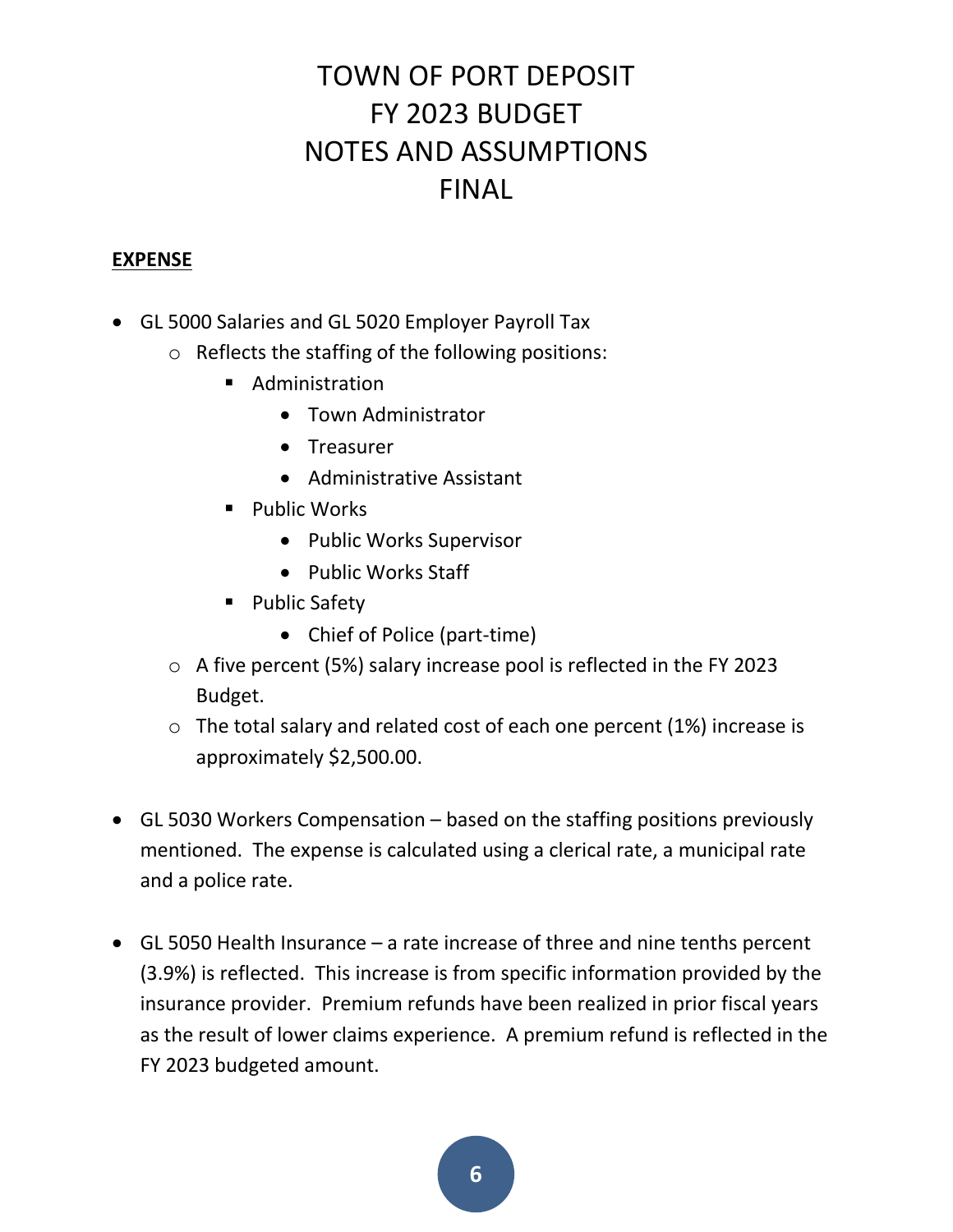- GL 5210 Equipment reflects costs associated with the office copier and the annual fire extinguisher inspections.
- GL 5224 Insurance-LGIT pertains to insurance for property, liability and auto. A seven percent (7%) increase over the FY 2022 amount is reflected. The percent increase is from information provided by LGIT.
- GL 5260 Maintenance General account is primarily used for the cost of maintenance for all the property of the Town. Supplies and small equipment are the most common items. Some small project costs have also historical been charged to this account.
- GL 5310 Professional Fees
	- o Sheriff reflects the FY 2023 CCSO contract rate per the renewal agreement. The hourly rate is a ten percent (10%) increase over the current contract rate. The contract with the Cecil County Sheriff's Office is renewed annually. In addition to an hourly rate, a mileage fee is also incurred.
	- o Legal reflects in-house Legal Counsel. Difficult to budget this account as it is project based.
	- $\circ$  Accounting reflects the annual audit fee and the annual software license fee for the accounting system. The contract with the audit firm has been renewed for three years. The first year of the contract reflects a four percent (4%) increase over the prior year.